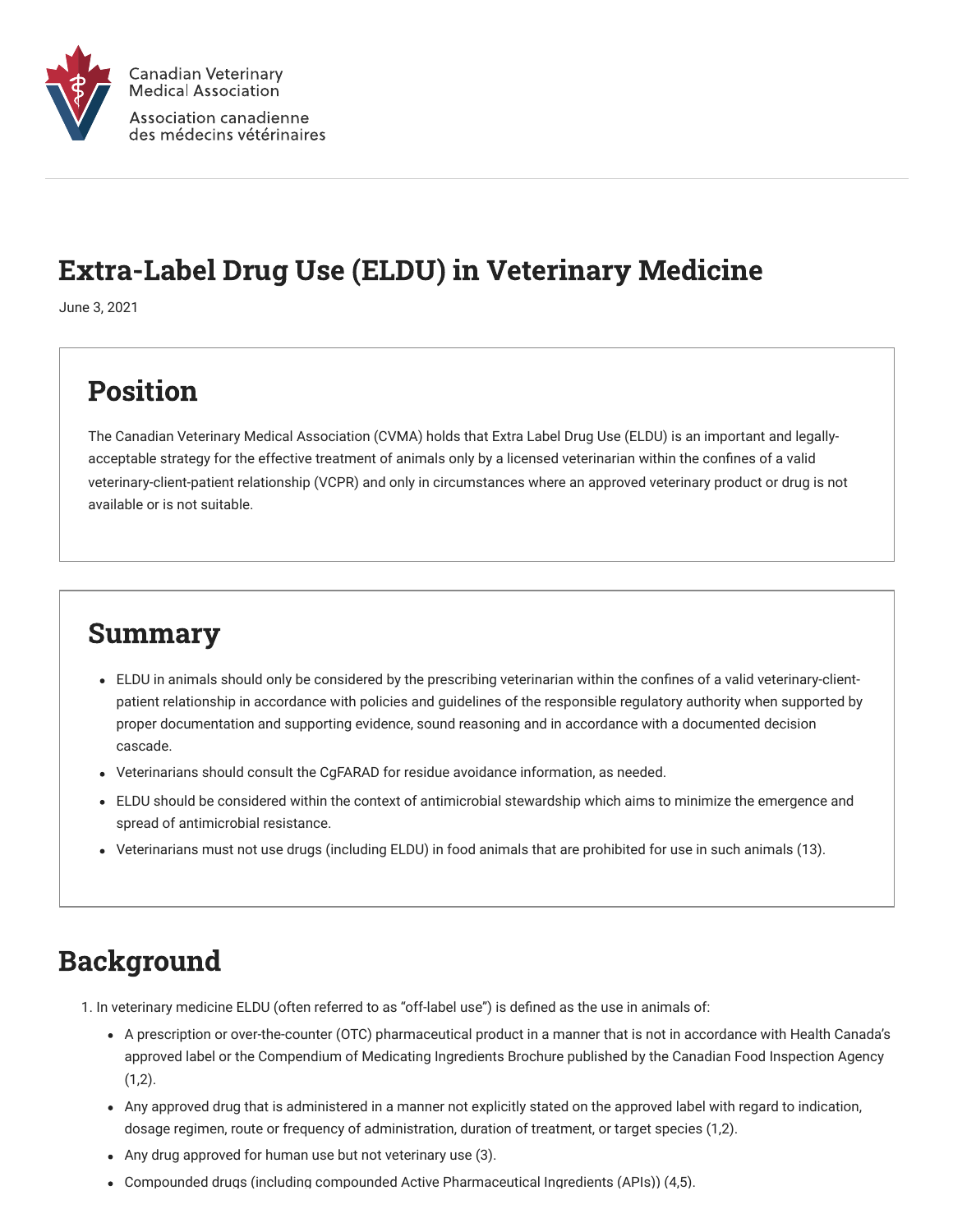2. Veterinarians play a pivotal role in the health and welfare of animals and have the professional training, experience, continuing education, and regulatory knowledge to best counsel clients on the requirements and responsibilities associated with ELDU (6).

p g  $g$  p g  $g$  p g  $g$  f  $g$  f  $g$  f  $g$  f  $g$  f  $g$  f  $g$  f  $g$  f  $g$  f  $g$  f  $g$  f  $g$  f  $g$  f  $g$  f  $g$  f  $g$  f  $g$  f  $g$  f  $g$  f  $g$  f  $g$  f  $g$  f  $g$  f  $g$  f  $g$  f  $g$  f  $g$  f  $g$  f  $g$  f  $g$  f  $g$  f  $g$  f  $g$  f  $g$ 

- 3. Veterinarians are often faced with cases for which approved drugs are not available for the disease encountered and/or for the complete range of animal species requiring therapy, or in which the label instructions for dosage regimen or frequency of administration have proved to be ineffective.
- 4. ELDU in animals should only be considered by the veterinarian within the confines of a valid veterinary-client-patient relationship (VCPR) where there is evidence to support efficacy and the dosage regimen for the disease, and in the species being treated. The circumstances for the use of ELDU must be in accordance with the provincial or territorial veterinary regulatory authority's policy or guidelines. A decision tool such as the CVMA therapeutic decision cascade is a useful model to follow with respect to ELDU (7).
- 5. The CVMA supports efforts by Health Canada and the pharmaceutical industry to approve more drugs for minor/less common (food animal and non-food) animal species.
- 6. When prescribing ELDU for food-producing animals, veterinarians should provide owners/producers with the appropriate information on dosage regimen, route and frequency of administration, duration of treatment, and withdrawal interval to avoid a risk to food safety from potential drug residues. Veterinarians should document the extra-label use of drugs and that they obtain the "informed consent" of the owner/producer after any risks have been explained.
- 7. It is recommended that veterinarians consult with the CgFARAD for residue avoidance information when prescribing a product with a Drug Identification Number (DIN) ELDU to a food-producing animal (8). Use of a compounded product (either a DIN Drug or API) in an animal intended for food may result in a "hold and test" situation at slaughter to confirm freedom from violative residues.
- 8. In Canada, the use of medically important antimicrobials (MIA) in animals can only occur pursuant to a veterinary prescription under a valid VCPR (9,10). Some MIA prescribed by veterinarians are essential for the treatment of serious life-threatening infections in humans (Veterinary Drug Directorate Category I (Very High Importance in Human Health) antimicrobials) (11). Decisions pertaining to ELDU of MIAs in animals should always be with careful consideration to the principles of antimicrobial stewardship (10).
- 9. As stated in the 2016 document *Veterinary Oversight of Antimicrobial Use A Pan-Canadian Framework of Professional Standards for Veterinarians* produced by the CVMA and Canadian Council of Veterinary Registrars "Drugs or classes of Very High Importance in human medicine which are listed as Class I Antimicrobials by Health Canada should not be used in an extra-label manner in animals destined for the food chain and should only be used in other animals if all alternatives have been exhausted, there is culture and sensitivity supporting their use, and the animal is determined to have a reasonable chance of survival." (12).
- 10. Veterinarians must not use drugs (including ELDU) in food animals that are prohibited for use in such animals (13).

### References

- 1. Health Canada. Policy of Extra-Label Drug Use (ELDU) in Food-producing Animals. Available from: **[https://www.canada.ca/en/health-canada/services/drugs-health-products/veterinary-drugs/extra-label-drug-use/policy](https://www.canada.ca/en/health-canada/services/drugs-health-products/veterinary-drugs/extra-label-drug-use/policy-extra-label-drug-use-eldu-food-producing-animals.html)extra-label-drug-use-eldu-food-producing-animals.html** Last accessed January, 2021.
- 2.  [Health Canada. Extra-Label Drug Use in Animals. Available from:](https://www.canada.ca/en/health-canada/services/drugs-health-products/veterinary-drugs/extra-label-drug-use.html) **https://www.canada.ca/en/health-canada/services/drugshealth-products/veterinary-drugs/extra-label-drug-use.html** Last accessed January, 2021
- 3. Health Canada. Veterinary Drugs. Available from: **[https://www.canada.ca/en/health-canada/services/drugs-health](https://www.canada.ca/en/health-canada/services/drugs-health-products/veterinary-drugs.html)products/veterinary-drugs.html** Last accessed January, 2021.
- 4. Health Canada. Oversight on the Quality of Active Pharmaceutical Ingredients for Veterinary Use in Canada. Available from: **[https://www.canada.ca/en/public-health/services/antibiotic-antimicrobial-resistance/animals/oversight-quality-active](https://www.canada.ca/en/public-health/services/antibiotic-antimicrobial-resistance/animals/oversight-quality-active-pharmaceutical-ingredients-veterinary-use.html)pharmaceutical-ingredients-veterinary-use.html** Last accessed January, 2021.
- 5. Canadian Veterinary Medical Association Guidelines for the Legitimate Use of Compounded Drugs in Veterinary Practice (2006). Available to CVMA members only from: **[http://www.canadianveterinarians.net/documents/cvma-guidelines-for-legitimate-use](http://www.canadianveterinarians.net/documents/cvma-guidelines-for-legitimate-use-of-compounded-drugs-in-veterinary-practice-2006)of-compounded-drugs-in-veterinary-practice-2006** Last accessed January, 2021.